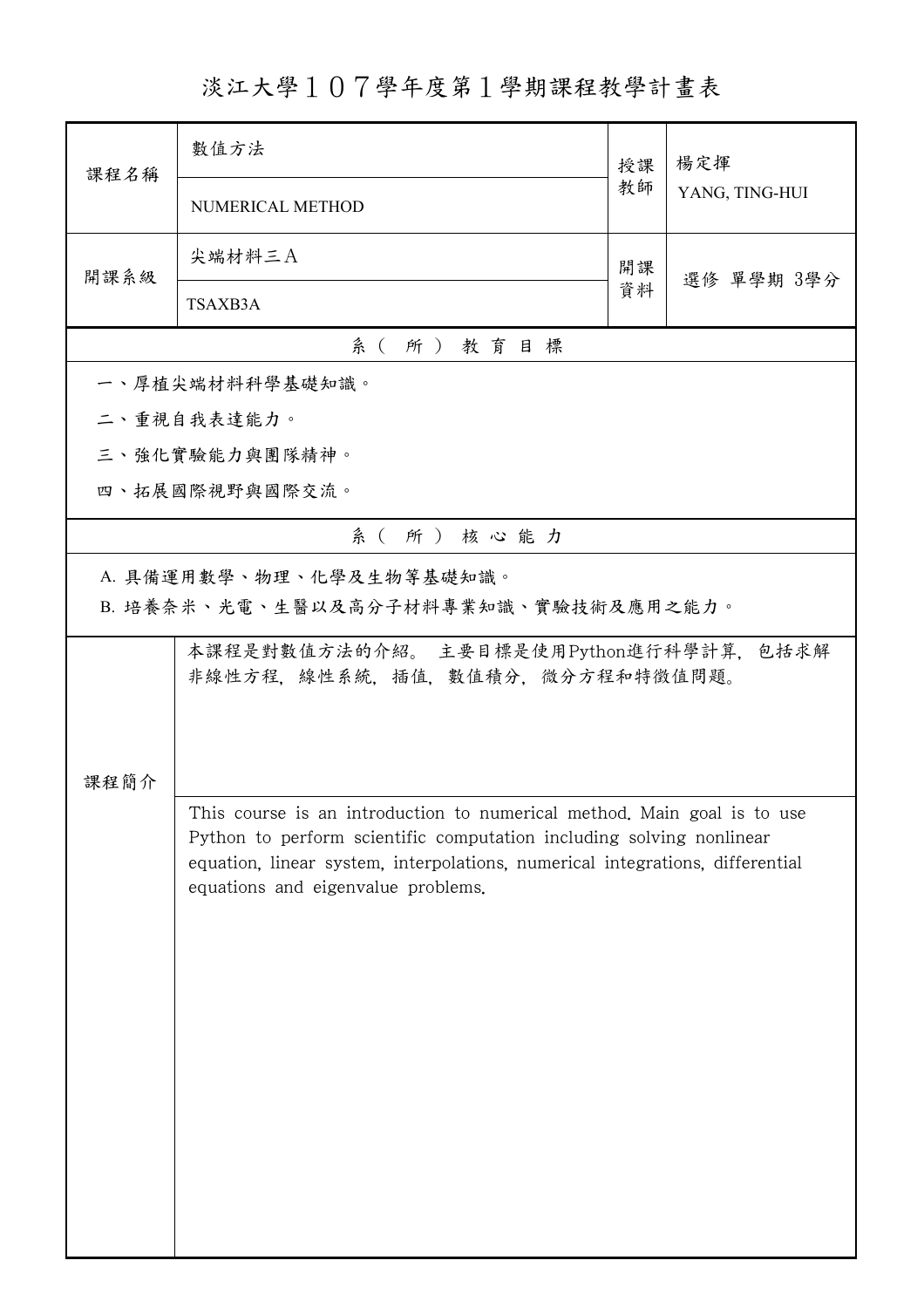本課程教學目標與目標層級、系(所)核心能力相關性 一、目標層級(選填): (一)「認知」(Cognitive 簡稱C)領域:C1 記憶、C2 瞭解、C3 應用、C4 分析、 C5 評鑑、C6 創造 (二)「技能」(Psychomotor 簡稱P)領域:P1 模仿、P2 機械反應、P3 獨立操作、 P4 聯結操作、P5 自動化、P6 創作 (三)「情意」(Affective 簡稱A)領域:A1 接受、A2 反應、A3 重視、A4 組織、 A5 內化、A6 實踐 二、教學目標與「目標層級」、「系(所)核心能力」之相關性:

 (一)請先將課程教學目標分別對應前述之「認知」、「技能」與「情意」的各目標層級, 惟單項教學目標僅能對應C、P、A其中一項。

 (二)若對應「目標層級」有1~6之多項時,僅填列最高層級即可(例如:認知「目標層級」 對應為C3、C5、C6項時,只需填列C6即可,技能與情意目標層級亦同)。

 (三)再依據所訂各項教學目標分別對應其「系(所)核心能力」。單項教學目標若對應 「系(所)核心能力」有多項時,則可填列多項「系(所)核心能力」。 (例如:「系(所)核心能力」可對應A、AD、BEF時,則均填列。)

| 序                           | 教學目標(中文)                    |                                              |                                               | 相關性            |          |  |  |  |
|-----------------------------|-----------------------------|----------------------------------------------|-----------------------------------------------|----------------|----------|--|--|--|
| 號                           |                             |                                              | 教學目標(英文)                                      | 目標層級           | 系(所)核心能力 |  |  |  |
| $\mathbf{1}$                | 使用Python進行科學計算              |                                              | Perform scientific<br>computations by Python. | P <sub>3</sub> | AB       |  |  |  |
|                             | 教學目標之教學方法與評量方法              |                                              |                                               |                |          |  |  |  |
| 序<br>號                      | 教學目標                        |                                              | 教學方法                                          | 評量方法           |          |  |  |  |
| $\mathbf{1}$                | 使用Python進行科學計算              |                                              | 講述、實作、問題解決                                    | 實作、報告、上課表現     |          |  |  |  |
| 本課程之設計與教學已融入本校校級基本素養        |                             |                                              |                                               |                |          |  |  |  |
| 淡江大學校級基本素養                  |                             | 內涵說明                                         |                                               |                |          |  |  |  |
| 全球視野<br>$\langle \ \rangle$ |                             | 培養認識國際社會變遷的能力,以更寬廣的視野了解全球化<br>的發展。           |                                               |                |          |  |  |  |
| 資訊運用                        |                             | 熟悉資訊科技的發展與使用,並能收集、分析和妥適運用資<br>訊。             |                                               |                |          |  |  |  |
| 洞悉未來<br>$\langle \ \rangle$ |                             | 瞭解自我發展、社會脈動和科技發展,以期具備建構未來願<br>景的能力。          |                                               |                |          |  |  |  |
| 品德倫理                        |                             | 了解為人處事之道,實踐同理心和關懷萬物,反省道德原則<br>的建構並解決道德爭議的難題。 |                                               |                |          |  |  |  |
| 獨立思考                        |                             | 鼓勵主動觀察和發掘問題,並培養邏輯推理與批判的思考能<br>力。             |                                               |                |          |  |  |  |
|                             | 樂活健康<br>$\langle$ $\rangle$ |                                              | 注重身心靈和環境的和諧,建立正向健康的生活型態。                      |                |          |  |  |  |
| 團隊合作                        |                             | 體察人我差異和增進溝通方法,培養資源整合與互相合作共<br>同學習解決問題的能力。    |                                               |                |          |  |  |  |
| 美學涵養                        |                             | 力。                                           | 培養對美的事物之易感性,提升美學鑑賞、表達及創作能                     |                |          |  |  |  |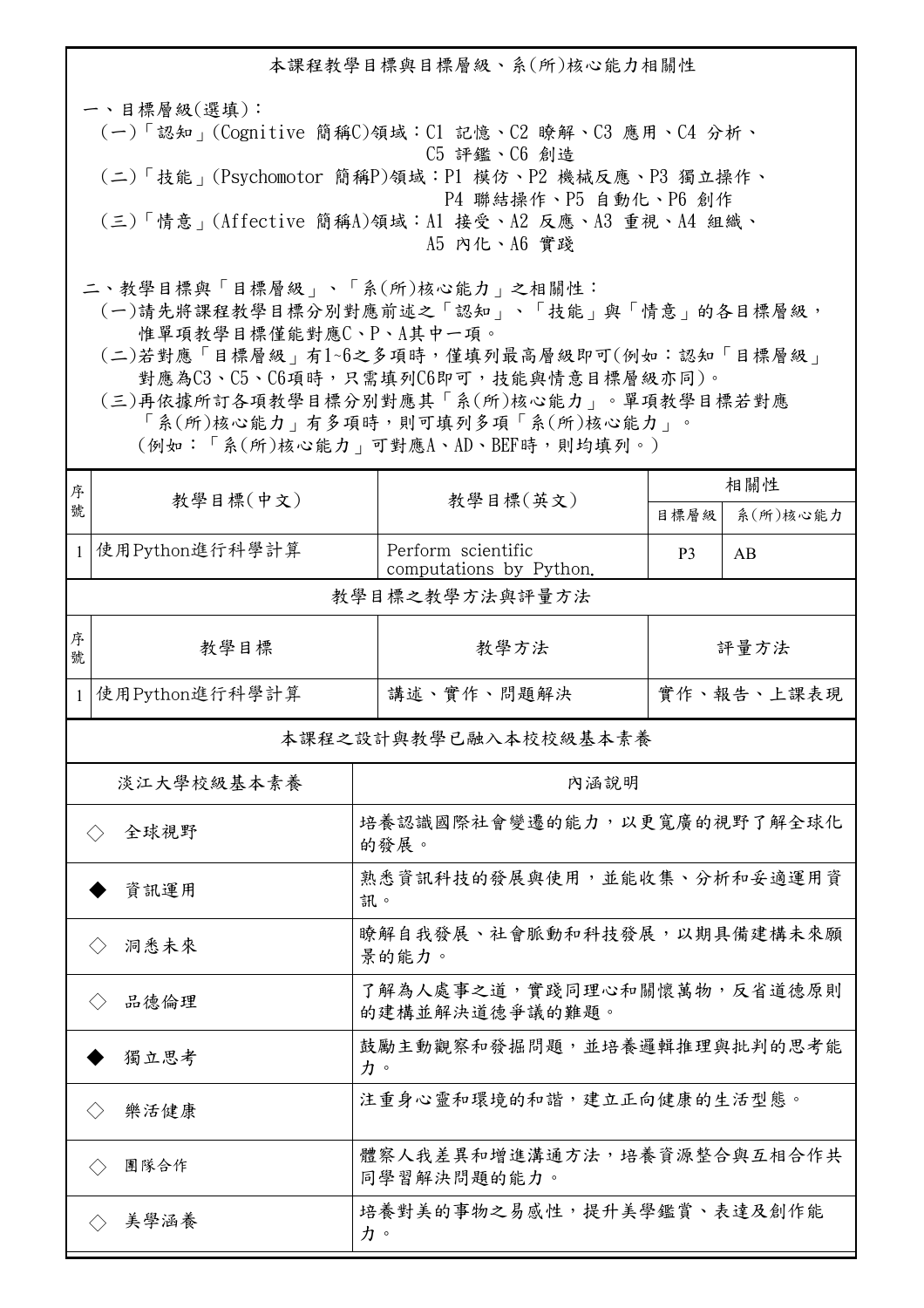| 授課進度表          |                                                                              |                                                                                                                           |  |  |  |  |
|----------------|------------------------------------------------------------------------------|---------------------------------------------------------------------------------------------------------------------------|--|--|--|--|
| 週<br>次         | 日期起訖                                                                         | 内 容 (Subject/Topics)<br>備註                                                                                                |  |  |  |  |
| 1              | $107/09/10$ ~<br>107/09/16                                                   | Introduction                                                                                                              |  |  |  |  |
| $\overline{2}$ | $107/09/17$ ~<br>107/09/23                                                   | Introduction to Python I                                                                                                  |  |  |  |  |
| 3              | $107/09/24$ ~<br>107/09/30                                                   | Rounding error and Truncation error                                                                                       |  |  |  |  |
| 4              | $107/10/01$ ~<br>107/10/07                                                   | Introduction to Python II                                                                                                 |  |  |  |  |
| 5              | $107/10/08$ ~<br>107/10/14                                                   | Solving nonlinear equations                                                                                               |  |  |  |  |
| 6              | $107/10/15$ ~<br>107/10/21                                                   | Solving linear systems I                                                                                                  |  |  |  |  |
| 7              | $107/10/22$ ~<br>107/10/28                                                   | Solving linear systems II                                                                                                 |  |  |  |  |
| 8              | $107/10/29$ ~<br>107/11/04                                                   | Solving System of nonlinear equations                                                                                     |  |  |  |  |
| $\mathbf Q$    | $107/11/05$ ~<br>107/11/11                                                   | Interpolation I                                                                                                           |  |  |  |  |
| 10             | $107/11/12$ ~<br>107/11/18                                                   | 期中考試週                                                                                                                     |  |  |  |  |
| 11             | $107/11/19$ ~<br>107/11/25                                                   | Interpolation II                                                                                                          |  |  |  |  |
| 12             | $107/11/26$ ~<br>107/12/02                                                   | Interpolation III                                                                                                         |  |  |  |  |
| 13             | $107/12/03$ ~<br>107/12/09                                                   | Numerical Integration                                                                                                     |  |  |  |  |
| 14             | $107/12/10 \sim$<br>Numerical ordinary differential equations I<br>107/12/16 |                                                                                                                           |  |  |  |  |
| 15             | $107/12/17$ ~<br>Numerical ordinary differential equations II<br>107/12/23   |                                                                                                                           |  |  |  |  |
| 16             | $107/12/24$ ~<br>107/12/30                                                   | Numerical partial differential equations I                                                                                |  |  |  |  |
| 17             | $107/12/31$ ~<br>108/01/06                                                   | Numerical partial differential equations II                                                                               |  |  |  |  |
| 18             | $108/01/07$ ~<br>108/01/13                                                   | 期末考試週                                                                                                                     |  |  |  |  |
| 修課應            |                                                                              |                                                                                                                           |  |  |  |  |
| 注意事項           |                                                                              |                                                                                                                           |  |  |  |  |
| 教學設備           |                                                                              | 電腦、投影機                                                                                                                    |  |  |  |  |
| 教材課本           |                                                                              |                                                                                                                           |  |  |  |  |
| 參考書籍           |                                                                              | Richard L. Burden, J. Douglas Faires and Annette M. Burden, " Numerical<br>Analysis", Cengage Learning, 10 edition, 2015. |  |  |  |  |